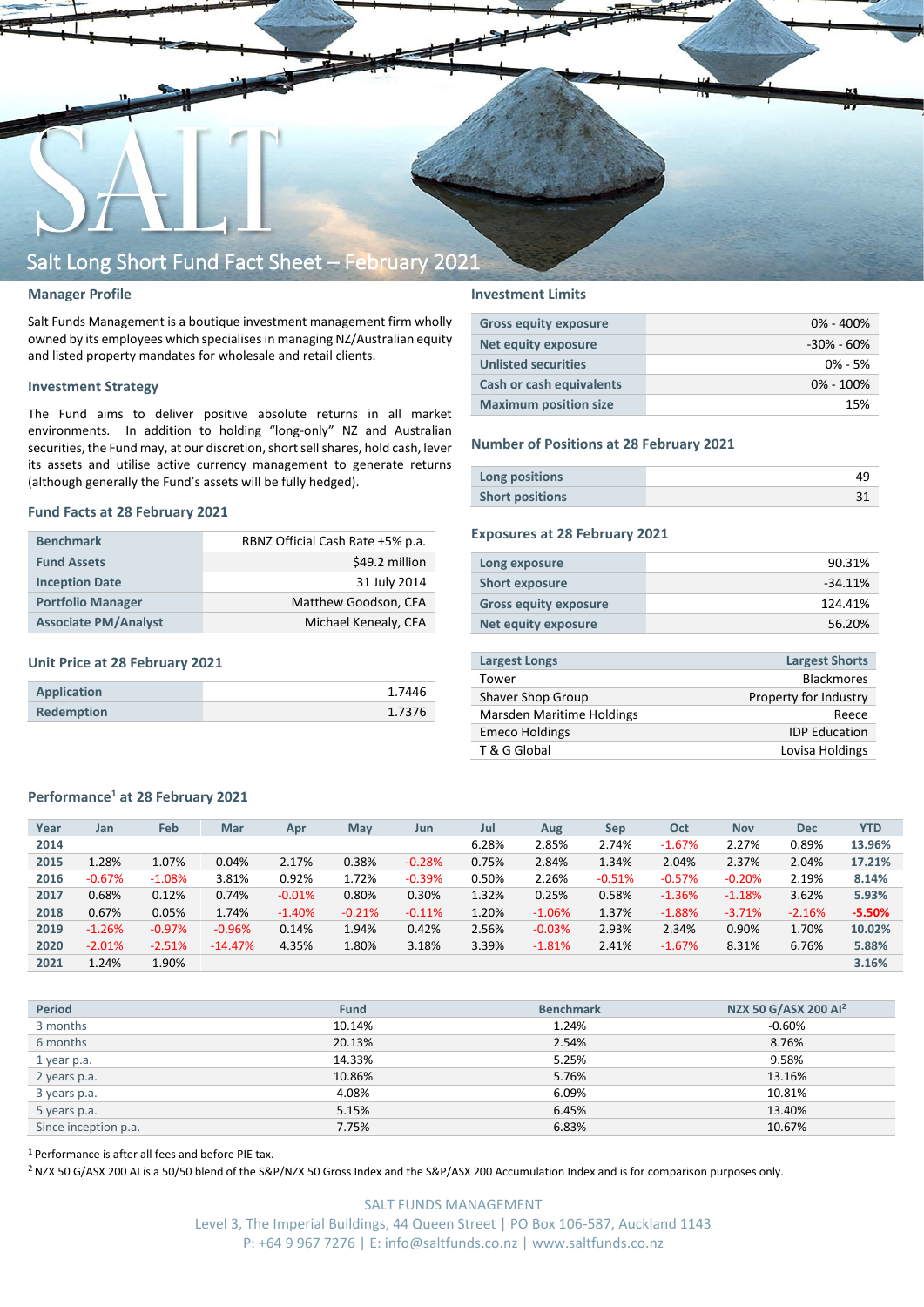# SALT

## Salt Long Short Fund Fact Sheet February 2021 Page 2 of 7

## **Country Allocation at 28 February 2021 (Gross Equity Exposure) February 2021 Individual Stock Contribution**





## **Fund Commentary**

Dear Fellow Investor,

February saw a continuation of the recent run of strong performances by the Fund, with a pleasing return of +1.90%.

Markets were volatile during the month, with the NZ index trading in a wide 10% range, with this disguising even greater inter-sector movements. Unusually, Australia was somewhat more staid, with a 4% range. The Fund used these movements to lock in profits from a number of successful positions and to reduce overall risk. Our gross positioning fell from recent levels of 150%+ to an unusually low 124% at month end. We expect it to gradually rise from here especially as opportunities arise from the short side in what remain bubbly markets.

Our net length remained optically long at 56% but our shorts are far more volatile than our longs. We have continued to perform well in negative periods for the market. There were eleven down-days in February for the 50/50 index of Australia and NZ, with an average return on those days of -0.61%. The Fund was up on six of those eleven days and delivered an average return of +0.06%.

Hardly stellar but it clearly shows that the Fund is delivering equity-like returns with no correlation to said equities. As bull markets become more volatile in their late middle age, this formerly sought-after attribute of the Fund may perhaps come back into fashion.

The month saw significant global market volatility centred around a reflation narrative. The yield-sensitive NZ

benchmark fell by a startling -6.8%, while the more cyclical Australian bourse eked out a +1.5% advance. The major story underpinning everything in February was the global rise in 10 year bond yields. NZ moved the most sharply, with the 10 year benchmark surging from 1.10% to 2.02%. Australia rose from 1.13% to 1.86%, while the US rose from 1.06% to 1.44%.

Markets are starting to sniff out the return of inflation and are testing whether central banks are still providing a Greenspan, Bernanke, Yellen, Powell, Orr put. The answer came just after month end, with the RBA leading the way by doubling their daily dose of QE to signal that bond yields must be suppressed and that equity and housing markets cannot be allowed to fall, no matter what. If the RBA was actually focused on achieving inflation as they proclaim, then surely they would have welcomed the positive inflation expectations embedded in higher bond yields?

While NZ long bond yields have "only" risen circa 1.4% from their lows last September, the magic of convexity means the price move has been huge. If you had bought the 15 May 31's back in September, the chart over leaf shows how your capital losses are in a 15% hole that the 1.5% coupon won't dig you out of. No wonder other long duration assets such as equities have had a speed wobble and central banks are beginning to take note.

On March 1, the Reserve Bank of Australia was the first to join the fray and decided to send a message to markets that it will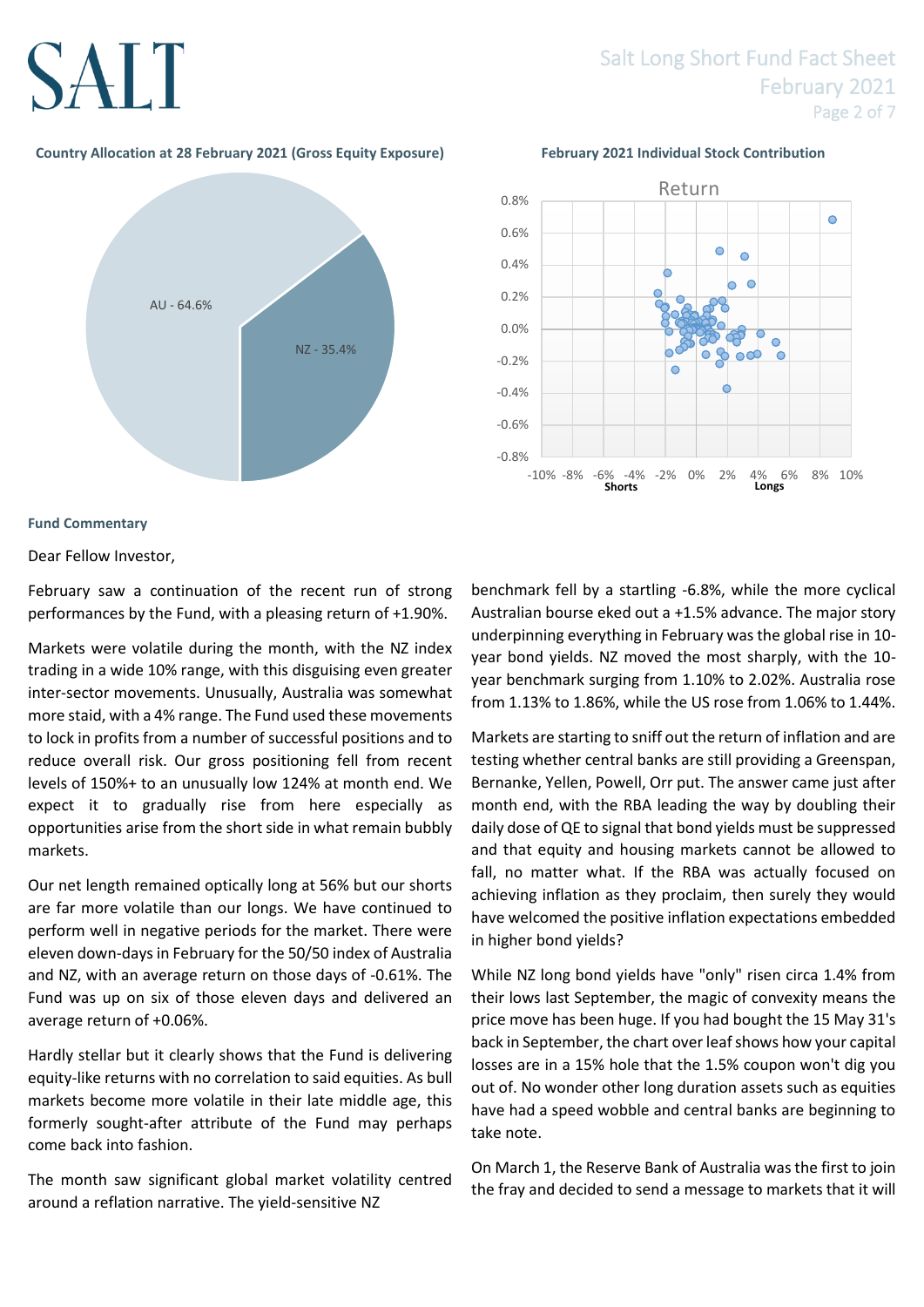# **SALT**

not abide by the reflation narrative. They upped their QE purchases of long bonds from \$2bn to \$4bn. Ironically, that same day, Australia had housing data that UBS described as an "up crash". Australian house prices rose by 1.7% in the month of February and the value of January home loans rose by 11% on the previous month, to be 74% above their level at the lows in May. Hmm.

The bubble-blowing risks from the RBA's actions are clear and make Adrian Orr look like an old-fashioned hawk. Indeed, former RBA Governor, Bernie Fraser was quoted in The Australian the next day saying, "*I don't have any confidence in the forecast 3-4 years out that interest rates are going to stay where they are. That's an extremely courageous forecast.*"



The emerging view in Australia is that the central bank will soon need to introduce some macro-prudential measures to keep control of house prices, just like we are doing in NZ. Some readers of this letter may have memories of Muldoon's old wage/price freezes and the cascading market interventions to try to keep them in place. Well, current actions by central banks have an eerily similar feeling as they too engage in their King Canute impersonation to hold back the inexorable tide of the market.

As Macquarie's chief global strategist put it, we are witnessing a clash between state control versus markets. It seems to us that there are four possible scenarios: i) The reflation pick-up is for real and markets win; ii) the reflation pick-up is real but central banks enforce deeply negative real interest rates; iii) the inflation pick-up proves to be transitory and we return to Goldilocks; iv) the opposite of Goldilocks - stagflation. We will adjust the Fund's positioning as the evidence evolves.

Some interesting Bank of America research during the month looked at past evidence of which securities do best in a time of gently rising inflation (1965-68) and which do best when inflation rises sharply (1969-73).

In the former case, small caps, value stocks and growth companies all outperformed. Laggards were REITs, utilities, telcos, bonds and commodities. In the sharply rising inflation scenario, you wanted to be long commodities as the standout trade. Small caps, utilities and growth stocks were the key underperformers. Whichever way you cut it, unless the inflation fears are entirely mis-placed, high yielding TINA stocks such as property and utilities may have some hard yards from here.

An important question to ask regarding the sharp rise in long bond yields is how much is real and how much is nominal? If real yields remain anchored, equities are normally a good hedge when nominal yields are rising because that reflects inflation, which also boosts revenue and earnings. This explains the recent outperformance of cyclicals, while GAAP and TINA stocks have begun to lag because their earnings don't lift much but the rate at which they are discounted rises. Last year's rise in yields was chiefly nominal but latterly real yields have begun to rise as well.

Given all the excitement generated by the reflationary trade that is driving markets, an obvious question is whether the market is right. To date, much of the information is anecdotal and survey based but the evidence appears very strong indeed.

In NZ, the chart below speaks for itself and comes from the long-running ANZ Business Opinion survey conducted by their excellent economics team.



**Figure 3: ANZBO inflation indicators** 

In the US, our eye was taken by the February ISM Survey which was published as this piece is being written. The prices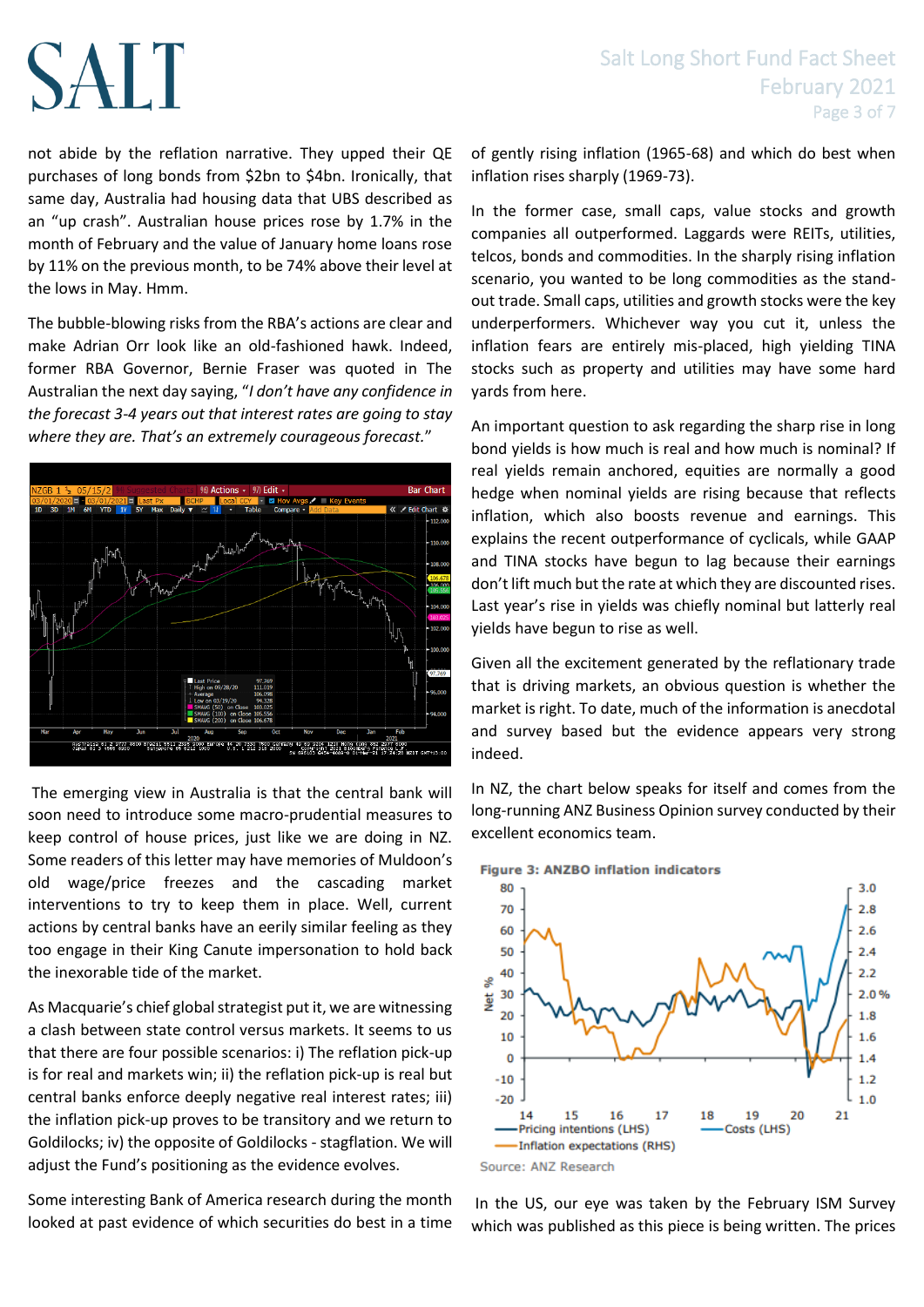## Salt Long Short Fund Fact Sheet February 2021 Page 4 of 7

paid sub-index was +4 to 86 – it was in the 40's last year. The 64 reading for the order backlog sub-index was the highest since April 2004 (a time which featured a bond rout for the ages). What really took our eye were their selected quotes from survey respondents:

SALT

- "Supply chains are depleted; inventories up and down the supply chain are empty. Lead times increasing, prices increasing, [and] demand increasing. Deep freeze in the Gulf Coast expected to extend duration of shortages." (Chemical Products)
- "Steel prices have increased significantly in recent months, driving costs up from our suppliers and on proposals for new work that we are bidding. In addition, the tariffs and anti-dumping fees/penalties incurred by international mills/suppliers are being passed on to us." (Transportation Equipment)
- "Overall capacities are full across our industry. Logistics times are at record times. Continuing to fight through shipping and increased lead times on both raw materials and finished goods due to the pandemic." (Fabricated Metal Products)
- "Prices are going up, and lead times are growing longer by the day. While business and backlog remain strong, the supply chain is going to be stretched very [thin] to keep up." (Machinery)
- "Things are now out of control. Everything is a mess, and we are seeing wide-scale shortages." (Electrical Equipment, Appliances & Components)
- "Labor shortages at suppliers are affecting material deliveries and prices." (Plastics & Rubber Products)
- "We have seen our new-order log increase by 40 percent over the last two months. We are overloaded with orders and do not have the personnel to get product out the door on schedule." (Primary Metals)
- "Prices are rising so rapidly that many are wondering if [the situation] is sustainable. Shortages have the industry concerned for supply going forward, at least deep into the second quarter." (Wood Products)

We would suggest that while the resurgence of inflation is for real, what really matters is whether this proves transitory (the position of central banks) or whether it gets embedded (the fear of bond bears). We will know the answer when we are older.

As mere investors, what are we to make of all of this? It is of little matter in the short term as to whether central banks are right or wrong in their omniscient market interventions. What matters to us is correctly calling such interventions and positioning the portfolio to make money from them. The risk that keeps us up at night is that central banks' desires to run high pressure economies will ultimately see the pressure build up and pop, taking markets with it.

Our current answer has a number of different strands:

- 1. Long bond yields are very important to equity markets. We are unlikely to see a return to the extreme NZ lows of 0.5% at the height of Covid-19 fears. The pre-Covid range of 1.0%-2.5% seems more realistic in an ongoing era of market-buoying monetary policy. Still low but nowhere as low. This favours cyclicals over the GAAP (growth at any price) and TINA (there is no alternative) stocks.
- 2. TINA stocks will still see some support as conservative investors are being punished by central banks for having the temerity to save. A high-end term deposit rate of 1.0% falls to 0.61% post-tax from April 1. Property stocks may have seen their best days. Our positioning has moved from very long to slightly long by shorting some of the most expensive ones. On balance, they may still do okay but more so in Australia than NZ. Australia is cheaper and physical property prices haven't been driven through the roof by wild-eyed syndicators to quite the same degree. A hard rain's gonna fall at some stage in this highly levered segment and funding costs are beginning to rise.
- 3. We have de-risked absolute risk levels in the Fund by taking the gross portfolio position down from the 150-160% region to just 124% at month's end.
- 4. We have slightly reduced the size of a couple of our outlier longs such as Tower (which incidentally is travelling very well), while aggressively lifting those of a number of other positions where we have strong conviction – typically from the long side.
- 5. We continue to run our net length at a superficially very long 56% but view this as market neutral given the low volatility of our longs relative to our shorts.
- 6. We continue to see numerous shorting opportunities in egregiously over-priced "story stocks" – think of them as the Teslas of the Antipodean markets. Risk management means we are using volatility to be very light-footed and we are generally keeping the individual position sizes relatively modest. Their ultrahigh beta gives us the insurance that we need to protect the portfolio on down days.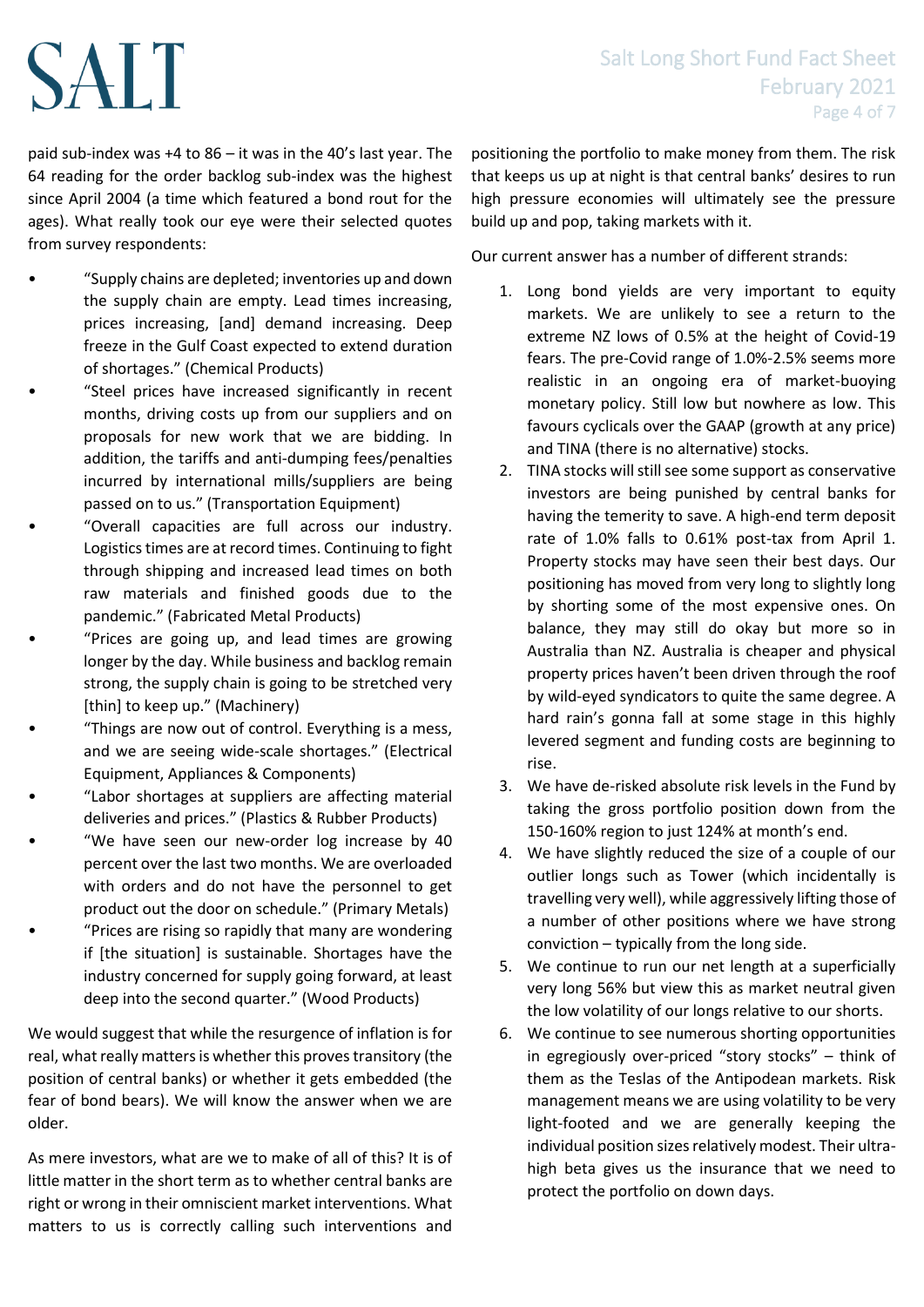- 7. The battle between the reflation narrative of markets and the bubble-blowing desire of central banks is being caused by the fact that economies are waking up under the dual impulse of free money stimulating them and vaccine rollouts driving realistic re-opening optimism. We are long re-opening plays such as Sky City (SKC), Vista (VGL), United Malt (UMG) and Redcape Hotels (RDC). We are also long cyclicals such as Emeco (EHL), Coronado Coal (CRN) and Turners (TRA). Ironically, the Fund had a very good month in February but it came from eclectic stock-picking rather than from these cyclical names which actually weighed on performance after being strong previously.
- 8. Signs of excess are everywhere, with a variety of measures showing very extended positioning in equities from mass-market retail, multi-asset funds and hedge funds. This suggests there is a greater risk than normal of a sudden sharp market downturn.

Returning to the performance of the Fund in February, our return of circa 2.10% (pre-tax and costs) featured strong gains from both the long and short books. Our longs contributed +0.75% and our shorts delivered +1.36%. Our overall "winners to losers" ratio was a solid 60%, within which a pleasing 74% of our shorts added value.

After having weighed on us slightly last month for no obvious reason, our large holding in Tower (TWR, +8.0%) was a standout compared to the otherwise weak NZ market. They acquired the legacy ANZ Bank insurance portfolio that they have underwritten for many years in what is likely to be a highly accretive deal based on reasonable retention assumptions. Policyholders will slowly switch over directly to Tower as their policies mature over the year ahead and Tower will cease paying commission to ANZ. This is a classic opportunity that Tower has to deploy its capital-rich balance sheet. We would expect further examples of organic and inorganic growth.

Tower reiterated its earnings guidance late month, with the key moving parts being continued weak earnings on its short duration investment portfolio; solid GWP growth despite headwinds from weak Pacific economies; claims cost inflation not being as significant as perhaps feared; excellent progress in reducing their management expense ratio as policies transition to the new IT system; and large claims events from the Lake Ohau fire and Fiji hurricane being a little less than feared. Critically, they stated their intention to pay a 2.5cps interim dividend and target 6cps for the fully year. This is

material on a 75cps share price. The TWR holding has certainly been a journey for the Fund but it is finally getting there.

The second key tailwind came from our mid-sized long in the engineering consultant Cardno (CDD, +33.8%) who reported a very strong result. Even with the share price surge, they are on a Jun22 PE of 7.2x and Jun23 of 6.1x, while offering a strong balance sheet and a forecast Jun22 dividend yield of 9.7%. We like growth companies on these sorts of metrics.

Cardno's former sibling, Intega Group (ITG, -3.1%) also reported a very strong result but aside from a pop on the day did not get the same degree of market affection. ITG is on a Jun22 PE of 6.8x and Jun23 PE of 5.0x and also has a strong balance sheet. Both CDD and ITG are majority owned by Crescent Capital, with the activist investor Viburnum also having reasonable stakes. We have no particular insight as to their future but would not be shocked to see positive catalysts play out.

There were a number of other notable tailwinds, with these being led by a large long in Graincorp (GNC, +4.5%), whose overall performance was only solid in the month but where we altered the holding with good timing. GNC is benefitting from a record Australian grain crop at a time when global prices are high due to difficulties in other countries. We strongly suspect it remains cum upgrade.

A well-timed short on Mercury (MCY, -15.1%) was a strong contributor as it retreated from what we viewed as expensive levels in the face of rising bond yields; our old friend Vitalharvest (VTH, +8.7%) benefitted late in the month from a new takeover suitor; our short in Ryman (RYM, -5.9%) retreated for no obvious reason and we continue to be lightfooted in how we position in it; and our long-standing holding in Kina Securities (KSL, +12.8%) rose strongly on a solid result about which investors had clearly held some fears – what could be more cyclical and have greater positive leverage to rising bond yields than a PNG bank?

Detractors from fund performance were notably concentrated in several cyclical names, where we are largely happy to remain long in a world of rising bond yields and reemerging growth. For various reasons, they just didn't work this month.

The way was led by a long in Orica (ORI, -17.7%) whose explosives business has been affected to a greater degree than anyone expected by the difficulties in thermal coal. We